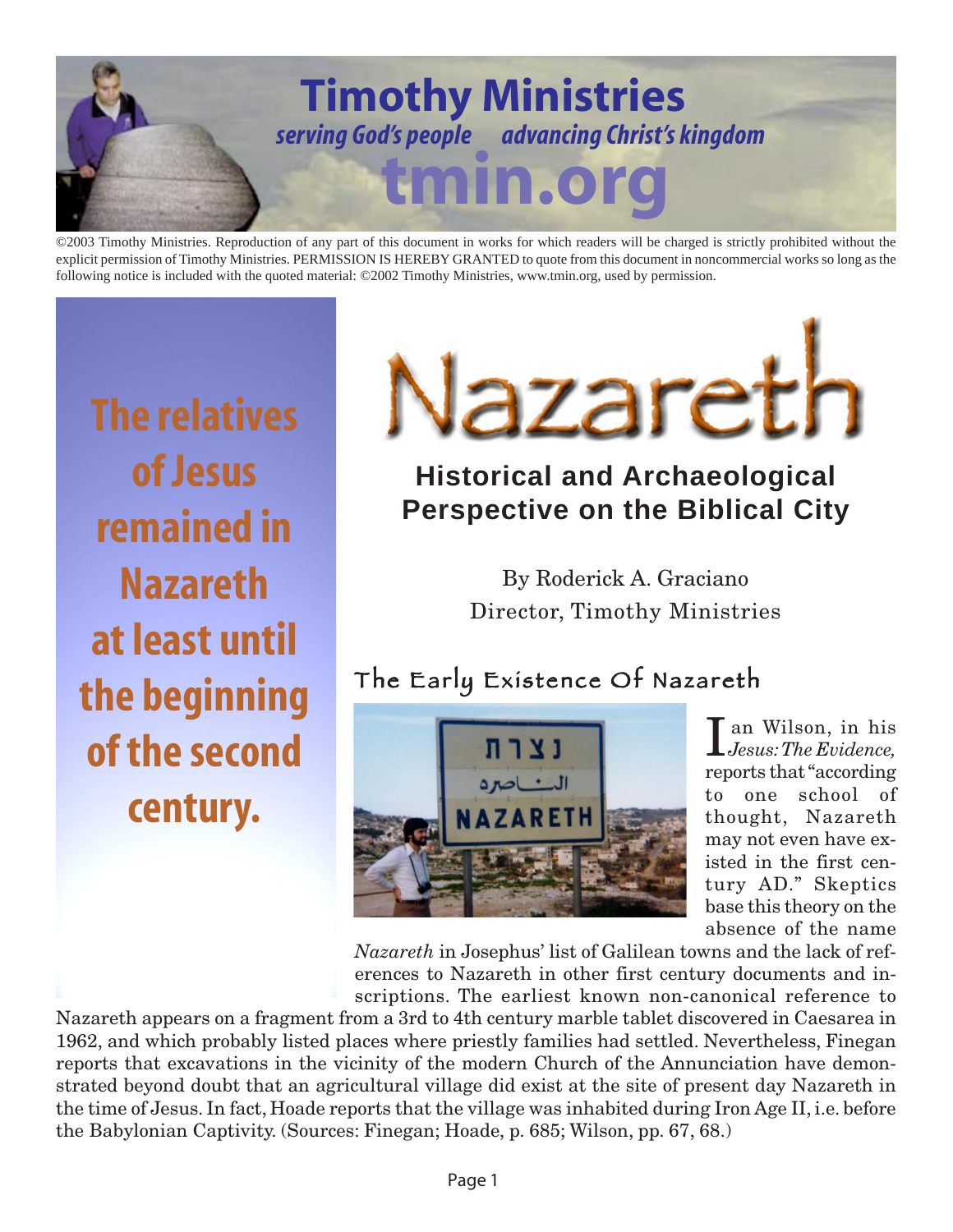#### Nazareth And Sepphoris

Few documents mentioned Nazareth in the early centuries because it was a small village hidden in the cultural and political shadow of Sepphoris. Sepphoris was the Galilean capital only an hour's walk away and visible from Nazareth. In 4-3 BC, the Roman legate of Syria, Quintilius Varus crushed a rebellion in Galilee and left Sepphoris in rubble. Shortly thereafter, Herod Antipas arrived in Galilee to assume authority over the region and chose the smoldering ruins of Sepphoris as the location for his new capital. Josephus says (Ant. 18.02.27) that "Herod also built a wall about Sepphoris (which is the security of all Galilee), and made it the metropolis of the country." Elsewhere, Josephus speaks of Sepphoris as "the strongest city of Galilee," (*Wars* 2.18.511), one of "the greatest cities of Galilee" (*Life* 346), and mentions the "strength of their walls" (*Life* 373). Since Sepphoris was Herod's capital and the strongest and greatest metropolis in the region, it is no surprise that Josephus would anonymously lump a small village of farmers and artisans like Nazareth among the "many villages [that Sepphoris had] about it" (*Life* 346).

## Artisans For Sepphoris

To Josephus, writing a political history of Galilee, Sepphoris was vastly more important than Nazareth. For us however, Sepphoris is important precisely because of its proximity to Nazareth, the home of Joseph, Mary and Jesus. We know that Herod Antipas launched a vast construction project in Sepphoris that lasted *throughout the lifetime of Jesus.* There is little doubt that it was the construction in this Galilean capital that kept Jesus employed as a "carpenter" (Mark 06.03) during his early life. Importantly for our understanding of Jesus,

"the construction of an influential Roman capital city near Jesus' home in Nazareth redefines the carpenter's occupation in central Galilee.…The Greek word *tekton,* translated 'carpenter' in Mark 6:3, has the root meaning of 'artisan,' that is, a skilled worker who works on some hard material such as wood or stone or even horn or ivory. A metal smith also might be described as a *tekton.* The preferred translation of tekton in Mark 6:3 is 'carpenter.' In Jesus' day construction workers were not as highly specialized as in today's work force. For example, the tasks performed by carpenters and masons could easily overlap. When a tekton, or artisan, from a village near Sepphoris, visited the construction site, he would be introduced to another world—an urban world." (Source: Batey)

In other words, while we have traditionally pictured Jesus as building tables and chairs out of wood in a tiny shop, or at the most, helping a farmer mount the wooden beams for the roof of his small barn, the excavation of Sepphoris informs us that Jesus more probably helped build a spectacular theater and beautiful basilicas out of finely dressed limestone and marble!

## The Church Of The Annunciation

Where the southern end of the ancient village of Nazareth once existed, there now stands the majestic Latin Church of the Annunciation. This gorgeous basilica is built over and incorporates the ruins of  $(1)$  the supposed grotto where the angel announced to Mary that she would give birth to the Savior; (2) Mary's house which the deacon Conon of Jerusalem converted to a Byzantine church around AD 427; (3) a Judaeo-Christian Church-Synagogue, the first building erected near the grotto; and (4) a Crusader basilica erected by Tancred. According to Hoade, "Remains of the Judaeo-Christian

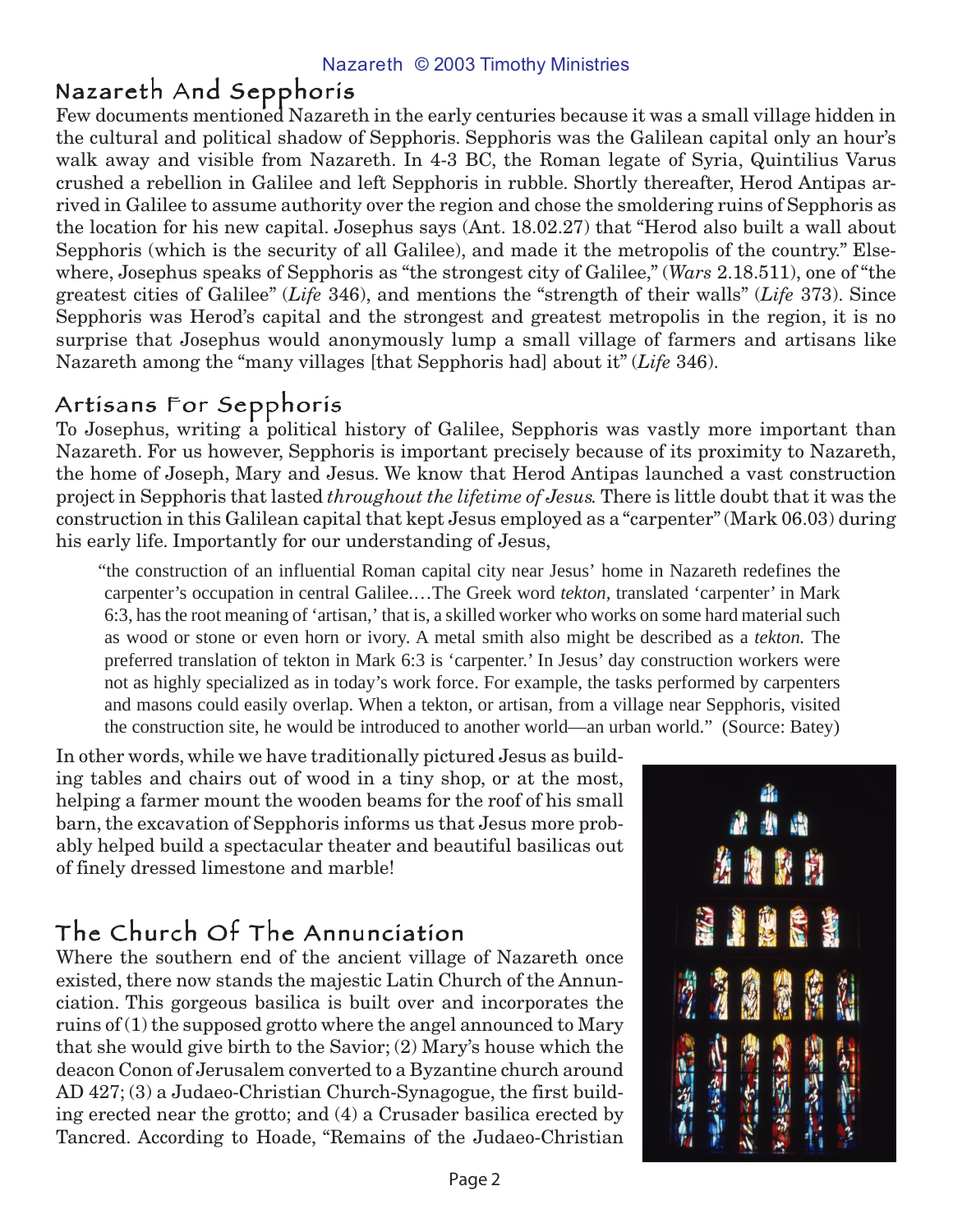#### Nazareth © 2003 Timothy Ministries

period include seven steps, inscriptions and other symbols…" One inscription, the oldest of its kind and dated before the council of Ephesus (AD 431), reads XE MAPIA, "Hail Mary." Another reads, "Christ, Son of God." (Source: Hoade, pp. 690-697.) Today, a beautiful entrance facade of stained glass windows (photo on previous page) greets the visitor to this amazing building. Inside the upper sanctuary, a dozen or so mosaics of Madonna and Child, each donated by a different country and made with materials reflecting the culture of origin, deepen one's awe. I was particularly struck by the Japanese mosaic with its Madonna of slanted eyes and done in pearls and mother of pearl.

#### Relatives of Jesus

We should note that the relatives of Jesus remained in Nazareth at least until the beginning of the second century, and probably much longer. Africanus, quoted by Eusebius (*Church Hist.* 1.7.14), mentions people of Nazareth who called themselves "The Master's People," (δεσπόσυνοι) because of their relationship to the Savior's family. Two grandsons of Jude, the brother of Jesus, were farmers and probably from Nazareth (ibid. 3.20). Also, a martyr named Conon who died in the persecution of Decius (AD 250-251), testified before his accusers, "I am of the city of Nazareth in Galilee, I am of the family of Christ, whose worship I have inherited from my ancestors." (Sources: Finegan, p. 30; Bauckham.) It is possible, then, that the sites associated with Mary and enclosed by the Church of the Annunciation *were* remembered by generations of Christ's relatives in Nazareth, who correctly identified them for later Christian worshippers and pilgrims.

#### Mary's Well

While the Church of the Annunciation *may* enclose sites associated with Mary and her family, we are confident that Mary *did* regularly draw water from the spring in Nazareth, accessible today from "Mary's Well" on the road to Tiberias. Our confidence arises from the fact that this spring has always been the only source of water for the town. However, the spring actually emerges from the hillside nearly 500 feet away from the present well. Since the present well was not erected until 1862, Mary probably drew her water at a different spot, though clearly in the same *vicinity* as "Mary's Well." Furthermore, the young Jesus likely accompanied his mother on many of her frequent trips to this spring, learning in His childhood the water imagery He would use so powerfully in His later ministry (John 4.5-14; 7.37,39).

### Cliffs In Nazareth?

The little boy who drew water with his mother, grew up to be the rejected prophet of the same town. The people of Nazareth once tried to throw him off a cliff (Luke 04. 28-30)! While modern Nazareth still rests upon an elevation above the Plain of Esdraelon, Hoade describes the ancient village as "situated on a hill bounded to the E and W by valleys, which although 10-15 m. deep, are today in great part filled in." It would have been to one of these brows of the hill of Nazareth that the inhabitants drove Jesus with the intent of throwing him "down the cliff". (Source: Hoade, p. 685.)

#### Nazarene Epithet

How ironic that though rejected by the denizens of Nazareth, Jesus bore His identity with them as an epithet from others. Matthew said that the return of the Holy Family to Nazareth brought the fulfillment of the prophets' prediction that Jesus "would be called a Nazarene" (Mat. 2.23). However, since Matthew specified no *particular* "Nazarene" prophecy but pointed generally to the words of the prophets, he may well have used the term "Nazarene" as an example of the slurs that the prophets predicted would be hurled at Messiah (Psalm 22.06,08; 69.11,19; Isaiah 53.02-04). The question of Nathanael, "Can anything good come from Nazareth?" alerts us to the contempt with which some would have spoken the word *Nazarene* (John 01.46).